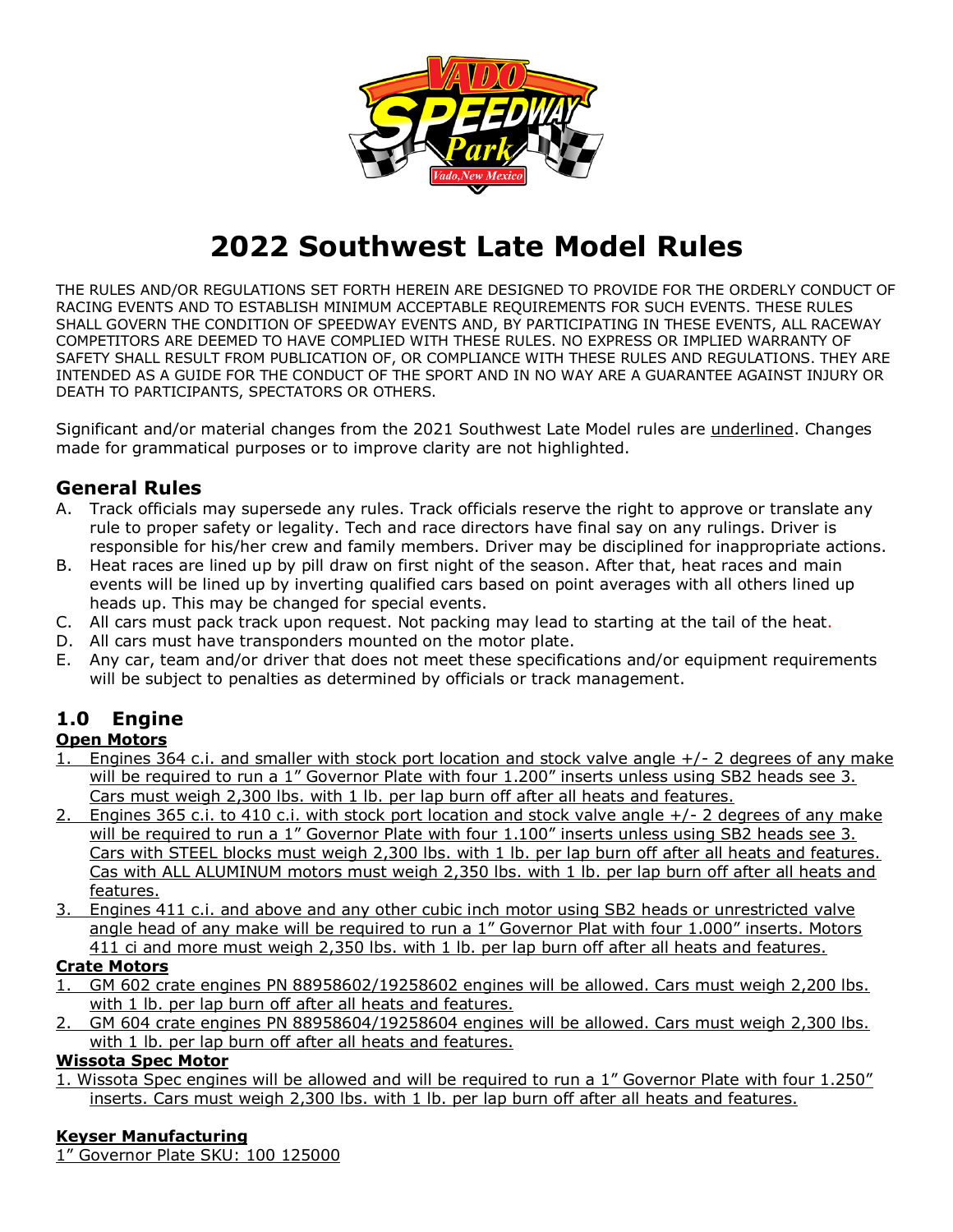1.200" Inserts SKU: 100 125120

1.100" Inserts SKU: 100 125110

1.000" Inserts SKU: 100 125100

#### **1.1 Transmission/Driveline and Driveline Components**

- a. Direct drives systems of any type are not allowed.
- b. Transmission must be bolted to the engine, have working forward and reverse gear(s), and be able to shift to forward or reverse with engine running.
- c. All cars must be equipped with a working self-starter.

#### **1.2 Driveshaft**

- a. Driveshaft must be a minimum of 2 inches diameter and must be painted white.
- b. Only one (1) drive shaft connected from the transmission to the center of the rear end is permitted.
- c. A minimum of one (1) driveshaft hoop/sling must be fastened securely to the frame. It is recommended that two (2) driveshaft hoops/slings be utilized.

#### **1.3 Rear End**

- a. Any type of rear end differential/center section are permitted.
- b. Live-axle-type rear ends are not allowed.
- c. Independent rear suspensions are not allowed.
- d. Floater-type wide-five hub assemblies are the only hub assemblies permitted.

#### **2.0 Fuel, Fuel Cell and Fuel System**

- A. All cars must have fuel cells that meet and/or exceed FT3 specifications. Fuel cell must have a maximum capacity of 32 gallons.
- B. Fuel cell must be completely enclosed in a container that is a minimum thickness of 20-gauge magnetic steel and/or 0.060-inch aluminum.
- C. Entire container must be visible for ease of inspection.
- D. Fuel cell must be mounted behind the rear axle between the rear tires, a minimum of 4 inches ahead of the rear bumper. Bottom of the fuel cell may not be any lower than the bottom of the rear end/quick change housing.
- E. Fuel cell must be mounted with a minimum of two (2) 0.125-inch thick steel straps. Straps must cover the entire fuel cell. Fuel cells that are mounted in a square tubing frame are permitted. 3/8 or 7/16 minimum ASTM Grade 8 bolts must be used to mount fuel cell to the frame.
- F. Fuel pick up must be positioned on the top or right side of the fuel cell and be constructed of steel. Fuel pick up must have a check valve.
- G. Only racing gasoline or alcohol are permitted. Nitrous oxide, nitro-methane and/or propylene oxide are not allowed.
- H. For the purpose of inspection, driver and/or crew must be prepared to drain fuel upon request for inspection and/or measurement.
- I. Fuel cells must have a flapper valve installed or an aircraft-style locking fuel cap.
- J. Only mechanical and/or belt-driven fuel pumps are permitted. Fuel injection system(s) and/or electrical fuel pumps and/or any type of pressurized fuel system is not allowed.

#### **3.0 Exhaust, Muffler and Sound Reduction Devices**

A. All exhaust systems/headers must end with a collector. Mufflers are required and must have one (1) muffler per side (see muffler rule below at the end).

#### **4.0 Traction Control Devices**

- A. All electronic and/or computerized wheel spin and/or ignition retardation and/or acceleration limiting and/or traction control devices of any type are not allowed.
- B. Adjustable ping control devices, dial-a-chip controls, timing controls and/or automated throttle controls are not allowed.
- C. Adjustable restrictor plates are not allowed.
- D. Remote control components of any type are not allowed.
- E. Radios and/or devices for transmitting voice and/or data are not allowed.
- F. Data acquisition systems are not allowed.
- G. Any driver or crew member caught with any of the above will be subject to disciplinary actions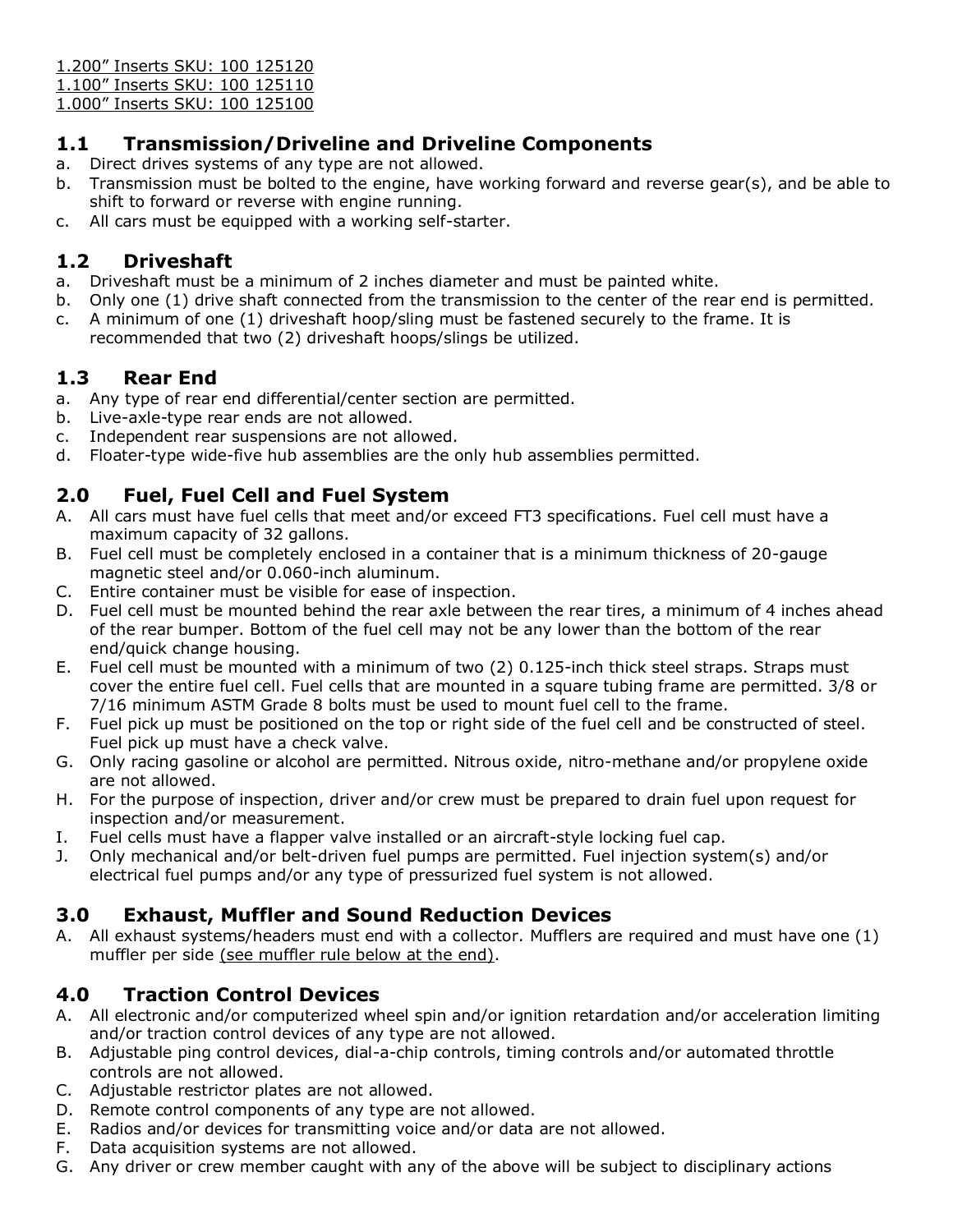including fines, loss of points and monies.

#### **5.0 Chassis/Frame**

- A. Wheelbase must be a minimum 103 inches and a maximum 105 inches (see stock front clip rule).
- B. All frames must be fabricated from magnetic steel with a minimum of 2-inch by 2-inch or approved rectangular magnetic steel with a minimum material thickness of 0.083 inch.
- C. Minimum of 1.75-inch outside diameter magnetic steel tubing, 4130 chrome moly or DOM with a minimum material thickness of 0.083 inch is permitted for frames that are fabricated from round tubing.
- D. Rear bumpers that are stubbed may only extend a maximum of 8 inches beyond the frame. Any stubbed rear bumper that extends further than the maximum must be formed and directed 8 inches toward the front of the car.
- E. External rub rails are not allowed.
- F. All cars must be equipped with a tow hook and/or strap for the purpose of towing.
- G. All battery supports and/or mounts must be secure and braced in two (2) horizontal positions and one (1) vertical position or approved by tech director.

### **6.0 Weight/Ballast**

- A. The minimum weight of the car with the driver is determined by type of engine used (See Rule 1.0).
- B. Maximum weight of any car with driver may not exceed 2,650 pounds.
- C. Weights up to 50 pounds must be positively fastened by a minimum 2-inch Grade 5 bolts with a minimum of two (2) weight clamps. Total weight must be evenly distributed on left and right sides. Threaded rods are not allowed. All weights must be painted white and clearly labeled with the car number.
- D. Any weight(s) must be securely attached to the frame below the body decking.
- E. Any car that loses any weight/ballast during an event may be subject to a penalty.
- F. Pellet-type and/or liquid-type weight/ballast are not allowed.
- G. Driver-operated weight adjustment, weight-jacking devices are not allowed.

# **7.0 Body**

A. Refer to diagrams 1-5.

#### **7.1 Overall Appearance**

- A. Car must be neat in appearance and must display the number on the front nose and the rear fuel cell. The minimum height for the number must be 6 inches.
- B. Car must have legible numbers on each side and on the roof a minimum of 18 inches in height.

# **7.2 General Body**

- A. Cars must have a minimum 1/2-inch and a maximum 1-inch radius at the top of fenders, doors and quarter panels. Sharp edges are not allowed.
- B. Floorboards and firewall must completely cover the driver's area with no openings.
- C. Fins and/or lips of any type are not allowed anywhere along the entire length of the car.
- D. Body line must be a smooth even line from front to rear.
- E. Wedge-shaped cars and/or body styles are not allowed.
- F. Belly pans or any type of enclosure on the bottom of the car is not allowed. A maximum 1/8-inch skid plate to protect the oil pan is permitted.
- G. Wings and/or tunnels and/or any type of air deflection device is not allowed underneath the body and/or chassis.
- H. Maximum of one (1) stone deflector for rear-mounted oil pumps, oil filters and the main oil tank is permitted. Deflector may be made of steel, aluminum or heavy gauge wire. The cover may only be mounted near the unit it is designed to protect, with a maximum size of 18 inches by 18 inches and only mounted from the upper right frame rail to the lower right frame rail.
- I. Panels of any type under the rear deck running from the front to the rear of the car are not allowed.
- J. Any style air cleaner scoop used must be positioned in front of or around the air cleaner and must not exceed 1 inch in height above any part of the air cleaner. Any type of flange and/or air deflection device and/or fin that is designed to direct airflow is not allowed.
- K. Except for brake bias adjusters, cockpit-adjustable components are not allowed. Adjusters of any type, including, but not limited to, adjustable shocks, hydraulic or pneumatic weight jacks, trackers,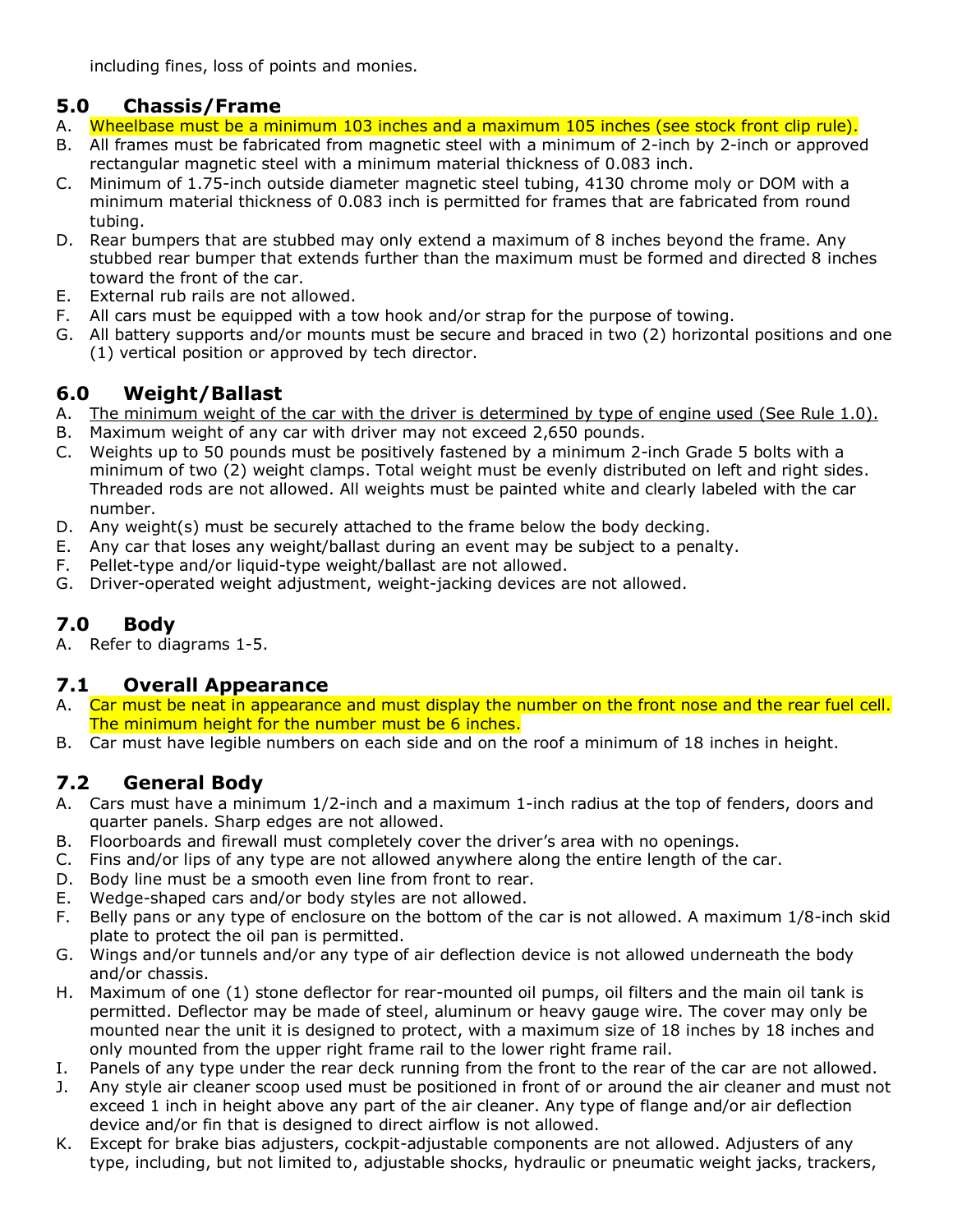ignition boxes or similar adjustable components are not allowed inside the cockpit or within reach of the seated driver.

L. 39" deck height. Measured before race. No tolerance.

#### **7.3 Nose Piece**

- A. Only the following approved nose pieces may be utilized: MD3 Performance Bodies, Dominator, APR and Five-Star MD3 type.
- B. Nose pieces must be made of molded type material.
- C. Two-piece noses must be positively fastened together in the center. Spacers added to gain width are not allowed.
- D. Nose piece must be mounted in a manner that does not alter its original shape.
- E. Nose must remain flat above the nose lip/wicker bill. Alterations and/or additions made to this area (other than cooling holes) are not allowed.
- F. Nose piece may extend a maximum of 52 inches from the center of the front hub to the farthest point extending forward.
- G. Nose piece must display a headlight decal package. A one-race grace period, running contrasting color tape in the shape of a headlight, is permitted.

#### **7.4 Roof**

- A. Length from front to back must be a minimum of 44 inches with a maximum of 54 inches.
- B. Width from side to side must be a minimum of 48 inches to a maximum of 52 inches.
- C. Must be stock appearing and mounted level to the height of 48 inches.
- D. Minimum height must be 45 inches with a maximum height of 48 inches.
- E. Must be mounted parallel to the body and near the center of the car as viewed from the front of the car.
- F. Maximum 1½-inch roll turned downward is permitted along the front of edge of the roof. A maximum 1-inch roll turned downward is permitted along the rear edge of the roof. These modifications are permitted to improve the strength of the roof. Any other modifications to the roof are not allowed.
- G. Flat and/or odd-shaped roofs are not allowed. Bellied and hollowed roofs are not allowed. Anti-glare sun shields may not exceed a 4-inch drop from the top roof line and must hinge for easy exiting.
- H. Maximum of two (2) roof edge bead rolls will be permitted.
- I. Roof posts and spoiler support(s) may not overlap.
- J. Only single-plated roofs are permitted.
- L. Roll cage and associated frame members above the interior panels (decking) must remain open. Enclosures are not allowed.

#### **7.5 Roof Supports and Window Side Panels**

- A. Roof side panels must extend to the edge of the body.
- B. Roof side panel window must be a minimum of 10 inches by 15 inches and must match drawing No. 2 side view. A maximum crown of 2 inches is permitted, measured from the center of a common tangent point on either side of the crown.
- C. Side window area may be covered with clear Lexan and/or equivalent type material, be cut out and/or represented by a decal. Both roof support openings must be covered and/or both must be left open. The left and right side openings must be the same size with a tolerance of 1 inch.
- D. The left and right side window panels must match.
- E. Maximum bow of 2 inches outward on the window side panels as viewed from behind is permitted.
- F. Front roof supports up to 2 inches in width must extend forward to rear of hood.

#### **7.6 Front Fenders, Fender Flares and Hood**

- A. Hood and front fenders must be level and flat from left to right side of car.
- B. Outside edges of hood and/or fender must remain inside overall body line.
- C. Front fender may be a maximum of 37 inches in height, measured vertically from the ground to the top of the fender behind the front tires.
- D. Front fender flares must be made of plastic and may not alter the original shape of the nose piece.
- E. Front fender flares must be flat across entire width of car.
- F. Front fender flares must have collapsible supports.

#### **7.7 Doors**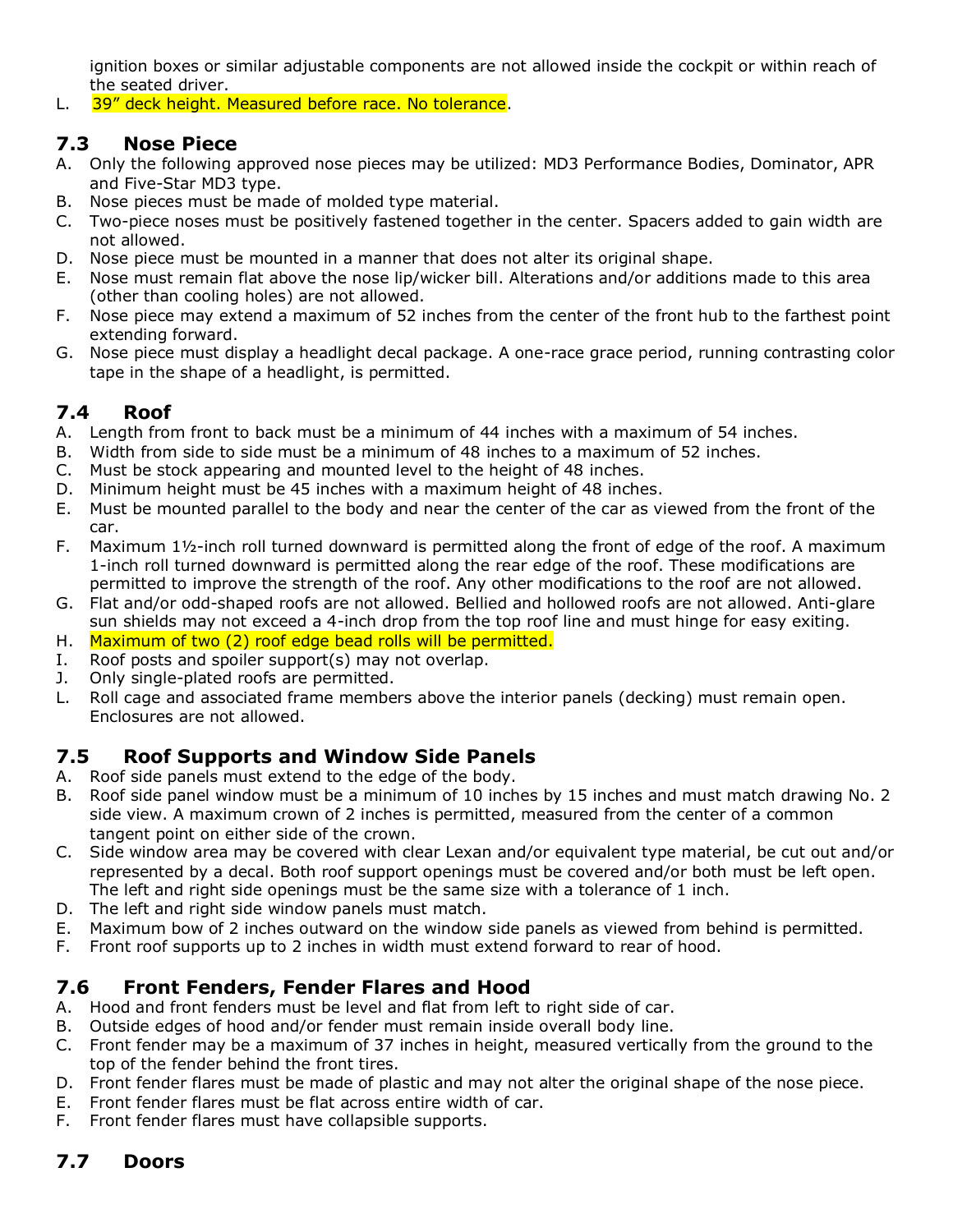- A. Door-to-door width may not exceed 76 inches measured at top of doors.
- B. Door-to-door width may not exceed 82 inches measured at bottom of doors in center of car.
- C. Doors height may not exceed 37 inches when measured from ground to top of door.
- D. Door sides may not break inward from the top 76-inch and bottom 82-inch measurements. Hollow and/or belled doors are not allowed.
- E. Minimum ground clearance must be 3 inches.

# **7.8 Quarter Panels**

- A. Maximum distance from the center of the rear hub to the top quarter of the panel is 53 inches.
- B. Quarter panel width may not exceed 76 inches at any point as measured at the top of the panels.
- C. Rear deck must taper in a symmetrical manner from the center of the rear hub to the rear spoiler with a maximum width of 72 inches.
- D. Maximum width of quarter panels measured from outside to outside measured 19 inches from ground and/or at bottom of quarter panel will be 86 inches.
- E. Breaks and/or bends formed in the sides of quarter panel that move panel toward center of car are not allowed. Hollow and/or bellied panels are not allowed.
- F. Maximum distance from the center of the rear hub to the rear trailing edge of the quarter panel is 48 inches.
- G. Maximum height from the ground to the top of the rear deck at the top of the rear quarter panel is 38 inches.
- H. Minimum of 2 inches of tire clearance between tire and body is required.
- I. Skirting that extends behind rear quarter panel is not allowed.

# **7.9 Spoilers and Spoiler Braces/Supports**

- A. Only aluminum and/or Lexan and/or Lexan-type rear spoilers are permitted.
- B. Maximum overall height of rear spoiler is 8 inches. Maximum width of rear spoiler, including braces and/or supports is 72 inches.
- C. Rear spoiler must begin at deck and extend 8 inches from that point. Suspending spoiler to create a wing-type device is not allowed.
- D. Rear spoiler must begin at rear most point of quarter panels.
- E. Only four (4) rear spoiler braces/supports are permitted. Front edge of rear spoiler braces/supports must be in line with rear spoiler.
- F. Outside rear spoiler supports may not be mounted any wider than the top of the quarter panels and must be centered on rear deck.
- G. In the event that aluminum angle is used to brace the upper edge of rear spoiler, the angle must not add to the height and/or length of the spoiler in any way.

# **7.10 Interior**

- A. Interior of cockpit must be a minimum of 11 inches below top of roof and/or roll cage, measured perpendicular to the ground from the bottom of roof to cockpit deck. Roof rolls are not part of the measurement.
- B. Side window opening(s) must be 15 inches" from top of door to bottom of roof.
- C. Support bars that block the right window from driver exiting the cockpit are not allowed.
- D. A single rock guard (Lexan screen) tapered back from the steering wheel to the height of 1 inch in the line with the driver's chest providing the 11-inch minimum clearance is met at any point from the roll cage to the body and/or rock guard.
- E. If interior deck drops, drop must begin at the rear of the engine plate with a maximum of 4 inches and must not drop below 4 inches rear of the hood. Start of the dropped interior must remain closed as part of firewall. Entire width must be closed off with sheet metal.
- F. Interior must gradually taper up to quarter panel height and must be level for a minimum of 20 inches from rear of quarter panel and deck.

# **7.11 Driver's Compartment**

- A. Full metal firewall fabricated from magnetic steel and/or aluminum must encompass the driver's compartment from front to rear on both sides and floorboards.
- B. Driver's seat must be high-back aluminum seat designed specifically for racing, located on the left side of the car and mounted securely to the frame per the manufacturer's instructions.
- C. Seat design should be one from a current manufacturer and/or recommended to include the full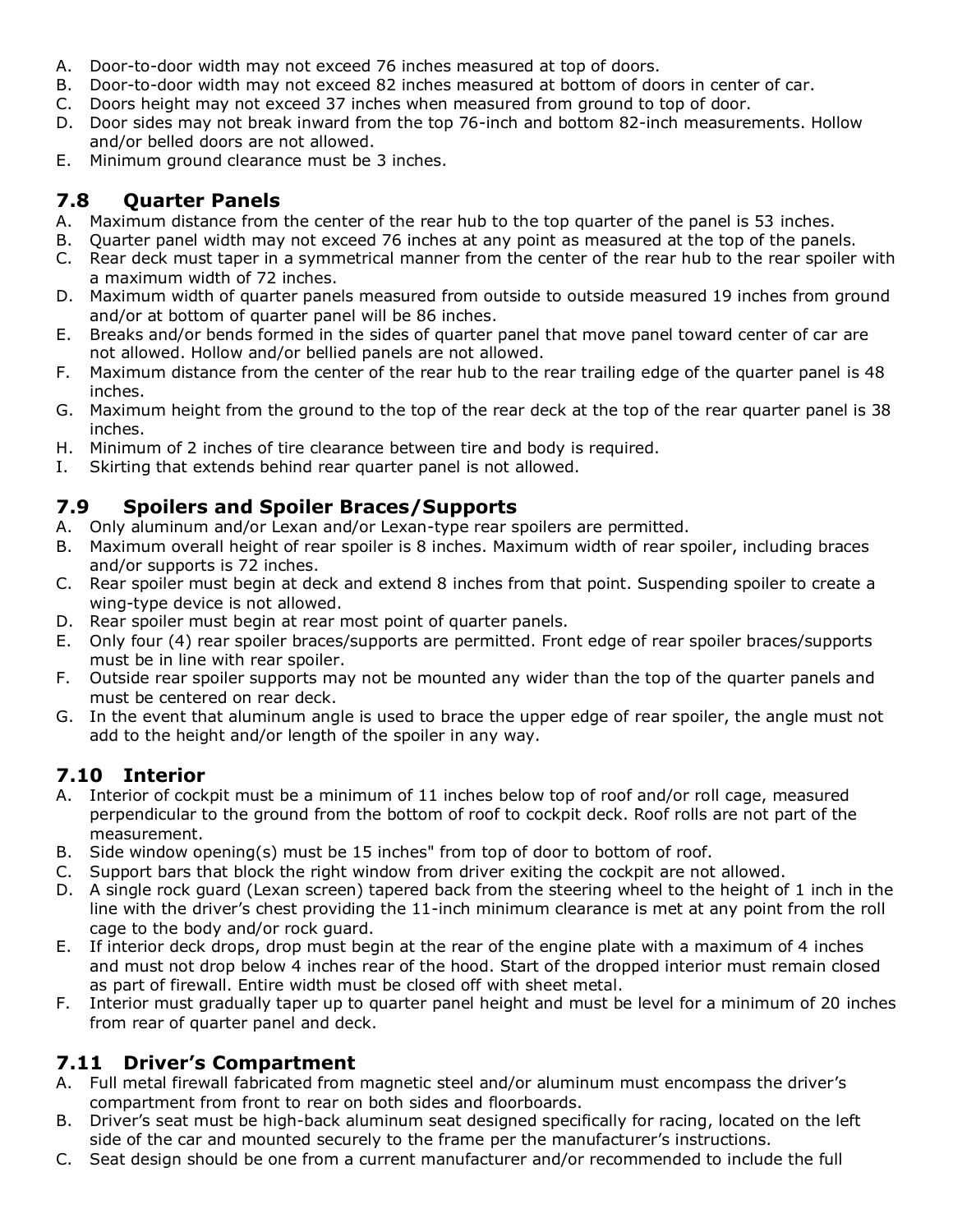containment design. Installation of full containment seat should follow manufacturer's instructions.

- D. Must be equipped with a quick-release-type steering wheel.
- E. Driver's compartment must have a starting switch and/or button within reach of driver.
- F. Clearly labeled electrical on/off "kill'' switch must be within reach of driver.
- G. Mirrors of any type are not allowed.
- H. Radios and/or electronic and/or data communications devices are not allowed.
- I. Any edge and/or sheet metal end in and around the driver's compartment must be protected with trim and/or beading and rounded. Sharp and/or protruding edges are not allowed.
- J. Substantial rock guard with a minimum of three (3) additional roll bars must be mounted in front of the driver. Rock guard must be made from wire screen. Windshield screens must be a minimum of 0.090 inch and must securely fastened.
- K. Fully-charged fire extinguisher meeting SFI 167.1 specifications with an activation push and/or pull knob within reach of driver is recommended.
- L. Must utilize a window net of driver's side and/or approved arm restraints.

#### **8.0 Suspension**

- A. Suspension must be equipped with an operating four-wheel disc brake system.
- B. Electric or manual right front shut-offs are permitted.

#### **8.1 Shock Absorbers**

A. Shock absorbers must be constructed of magnetic steel and/or aluminum.

#### **8.2 Suspension Components/Springs**

- A. Coil springs must be magnetic steel.
- B. Leaf springs may be composite material or magnetic steel.

#### **9.0 Roll Cage**

- A. All cars must have a roll cage fabricated from a minimum of 1½-inch outside diameter with 0.065 inch thick seamless magnetic steel tubing.
- B. Side roll bars and/or door bars must extend into door panels.
- C. Minimum of three (3) bars must be utilized on the left side in door area. Must have minimum 18 gauge driver's side door plates.
- D. Any bars that are utilized for the top portion of roll cage, including, but not limited to front and rear hoops, top hoop and up-rights, must extend a minimum of 1 inch above driver's helmet.

#### **10.0 Wheels**

- A. Only steel or aluminum wheels are permitted.
- B. Wheels must be mounted to hubs utilizing lug nuts. Knock-off and/or single-type wheel mounting systems are not allowed.
- C. Wheel width may be a maximum of 14 inches.
- D. Maximum front track width must be 90 inches and maximum rear track width must be 88 inches, measured from outside edge of the tire to outside edge of tire.

#### **11.0 Tires**

- A. Chemical alterations, vulcanizing, softening, defacing and/or altering the face of the tire lettering/stamping is not allowed. Chemicals and/or tire softening is not allowed at any time, and tires may be inspected at any time. Any violation with any tire presented for competition may result in immediate disqualification and/or other penalties, including, but not limited to, loss of monies, fine, loss of points and/or suspension.
- B. Tire clearances from body must be at least 2 inches.
- C. Tires are subject to durometer testing at any time.
- D. Any Hoosier D55 tire, Hoosier WRS spec tire, Hoosier WRS2 spec tire, Hoosier LM40 tire on any corner. Hoosier 1350 can be used on fronts only.  $11 \times 86$ , 88, 90 and 92 are permitted.
- E. Defacing and/or altering of manufacturer's identification markings on any tire is not allowed.
- F. Any letters, words and/or numbers that identify the tire may not be removed.
- G. Alteration of tires may result in disciplinary actions, including suspension from all Late Model events.
- H. Tire softeners of any kind are not allowed.
- I. Wheels must fit template with 14-inch maximum width.